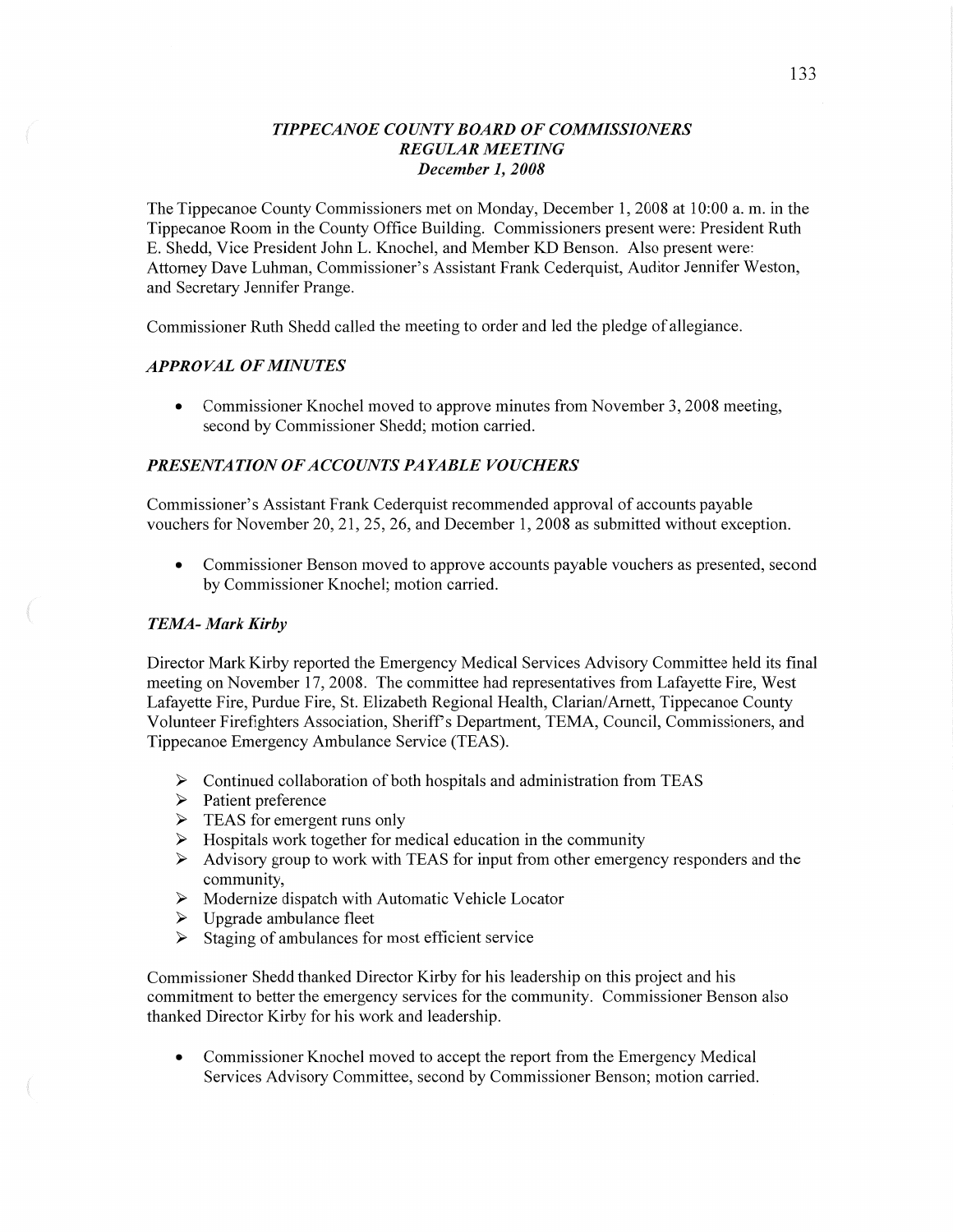# *RESOL U* TI 0N *2008-4 6-C1W, Accepting* the *Transfer* of *Surplus Vehicles from* the *City* of *Lafayette*

Director Kirby requested the commissioners accept the donation of two un-commissioned vehicles from the City of Lafayette. He explained volunteers are often called out to assist in emergencies and use their own vehicles to respond. The volunteers will have access to the vehicles to respond to emergencies call-outs for the county.

*0* Commissioner Knochel moved to approve Resolution 2008-46-CM, Accepting the Transfer of Surplus Vehicles from the City of Lafayette, second by Commissioner Benson; motion carried.

## *HIGHWAY* — *Opal Kuhl*

Addendum #2 was presented for approval for Right-of-Way Acquisition Services and Addendum #3 to Perform Geotechnical Engineering Investigation for the Tyler Road Reconstruction (HES) Project from Butler, Fairman & Seufert, Inc.

**0** Commissioner Knochel moved to approved Addendum 2 & 3 as presented, second by Commissioner Benson; motion carried.

Supplemental Agreement #2 was recommended for approval for Federal Aid Bridge Replacement Bridge #U209 on Lilly Road over Norfolk-Southern Railroad from USI Consultants, Inc. for \$275,661.01.

• Commissioner Knochel moved to approve Supplemental Agreement #2 as presented, second by Commissioner Benson; motion carried.

Approval was recommended for Change Order #3 for the Bridge #118 & Bridge #179 project from H. S. Kline & Associates for \$9,682.48.

**0** Commissioner Knochel moved to approve Change Order #3 from **H.S.** Kline *&*  Associates, second by Commissioner Benson; motion carried.

**A** 3-Year Construction Maintenance Bond in the amount of \$5,000 was presented for approval from Keller Development, **Inc.** for Chapelgate Park Drive entrance.

• Commissioner Knochel moved to approve a 3-Year Construction Maintenance Bond for \$5,000, second by Commissioner Benson; motion carried.

### BID *OPENING*

#### Gasoline/Diesel Fuel

Ceres Solutions 93.10 E-lO Premium Gasoline/93 Octane \$1.595 #1 Clear Taxable Diesel \$2.5710 **Tank** Wagon for Premium \$1.685 up to #1 Clear Taxable Diesel \$2.6610

Attorney Dave Luhman reported Ceres Solutions bid on a variety of fuel items.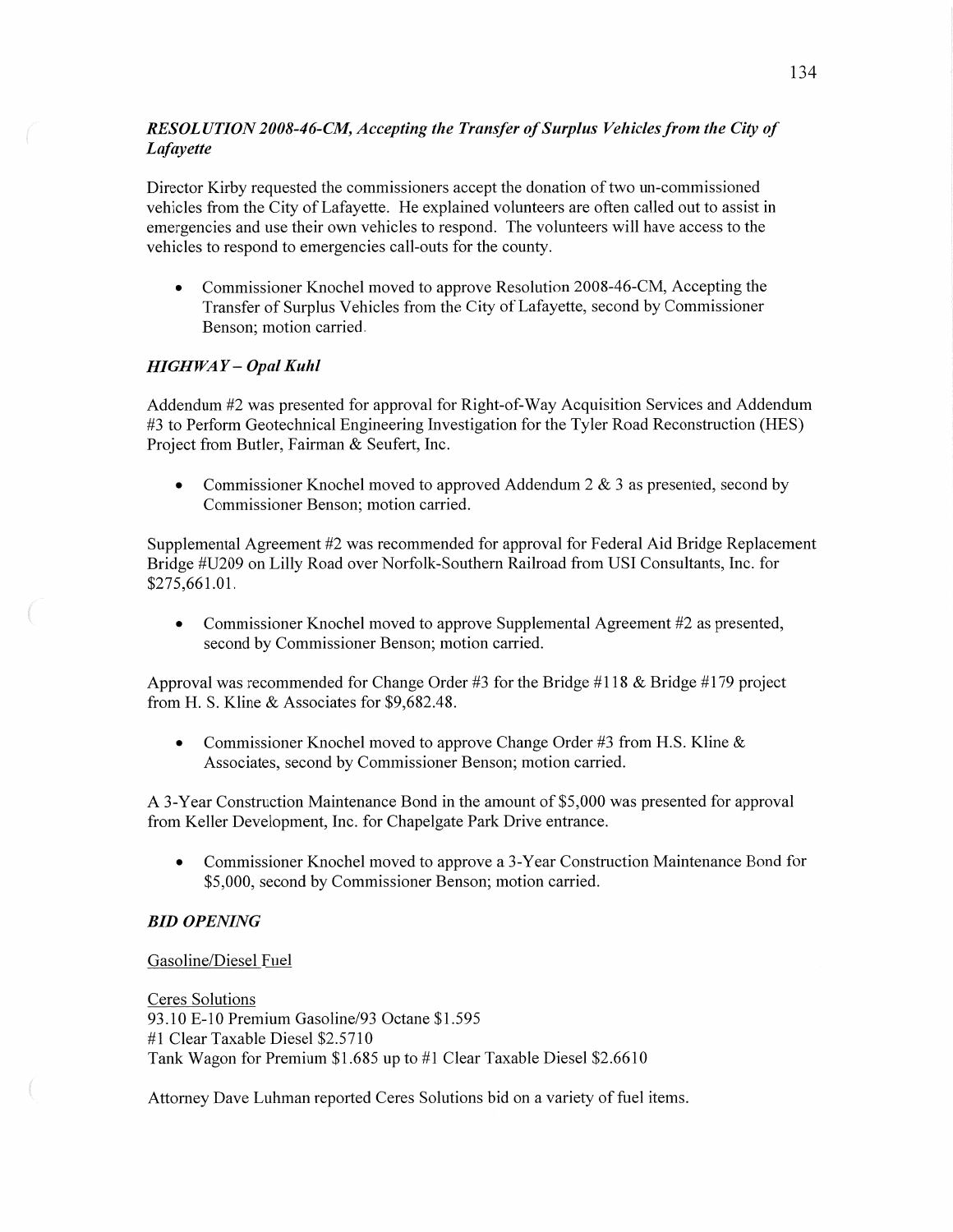**0** Commissioner Knochel moved to take the bids under advisement, second by Commissioner Benson; motion carried.

#### Rental Equipment

Reith-Rilev Construction Co., Inc. Various Equipment Items with Labor @ \$49.00 per/hr. (Bid on file in Auditor's Office for complete review of prices)

Milestone

Various Equipment Items with Labor @\$54.00 per/hr. (Bid on file in Auditor's Office for complete review of prices)

#### Hertz Rental

 $\int_{0}^{\infty}$ 

*declined participation —* do not *provide equipment with operators* 

Commissioner Knochel moved to take the bids under advisement, second by Commissioner Benson; motion carried.

## *GRANTS* **—** *Laurie Wilson*

### **Ordinance 2008—26-CM**

Grant Coordinator Laurie Wilson requested the commissioner's approve Ordinance 2008-26-CM amending the county code to meet required guidelines from the EPA for the Brownfield Grant. Attorney Luhman reported the ordinance will add **a** new section 34.20 *—* Minority Business/Women's Business participation and with respect to purchases with state or federal funds that require MBE/MWE participation solicitation pursuant to 40.CFR31.36. The following six affirmative steps will be taken:

- a. Qualified Small/Minority Businesses and Women's Businesses placed on solicitation list
- b. Small Minority Businesses and Women's Businesses will be solicited whenever they are potential sources.
- 0. Total requirements should be divided when economically feasible and permitted by law in smaller task/quantities to permit maximum participation by small minority and women's business enterprises.
- (1. Delivery schedules to be established with a requirements permit so as to encourage participation by small and minority business and women's businesses.
- e. Services and assistance of the Small Business Administration and Minority Business Development of commerce will be used to the extent that may be available to facilitate compliance with this section 34.20.
- f. The prime contractor if sub-contracts are to be let, will be required to take the affirmative steps listed in sub-sections A-E.
- *0* Commissioner Knochel **moved** to approve Ordinance 2008-26-CM on first reading, second by Commissioner Benson; motion carried.

Auditor Weston recorded the vote:

| Knochel       | Yes |
|---------------|-----|
| <b>Benson</b> | Yes |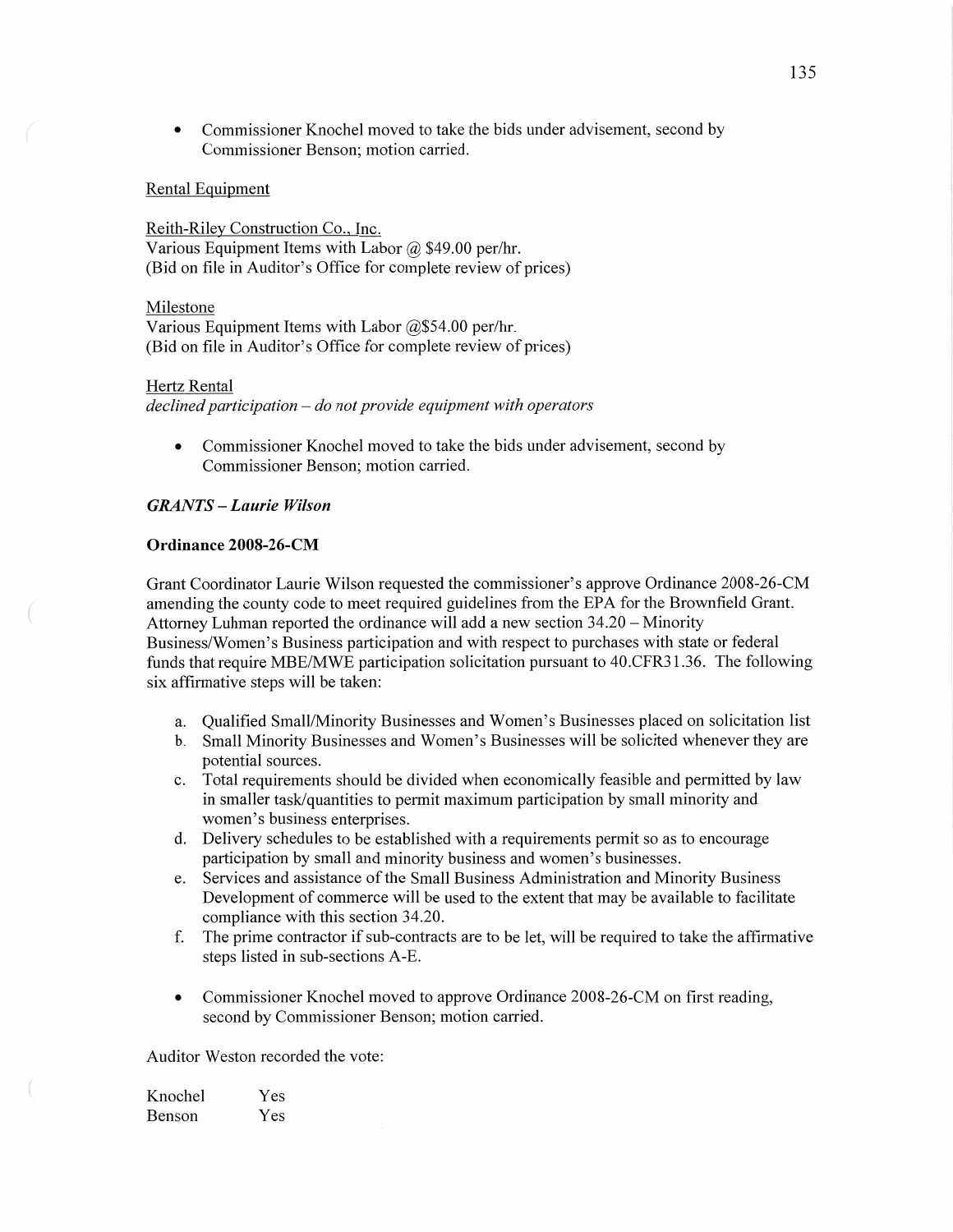#### Shedd Yes

Ordinance 2008-26-CM passes 3-0 on first reading.

- **0** Commissioner Knochel moved to suspend the rules and hear and approve Ordinance 2008-26-CM on second and final reading, second by Commissioner Benson; motion carried.
- Commissioner Knochel moved to hear Ordinance 2008-26-CM on second reading, second by Commissioner Benson; motion carried.

Auditor Weston recorded the vote:

| Knochel | Yes |
|---------|-----|
| Benson  | Yes |
| Shedd   | Yes |

Ordinance 2008-26-CM passes on second and final reading.

Attorney Luhman reported an additional recommendation was received from the EPA from their audit. They recognized the county has policies and procedures for reimbursement drawdown's and recommended the commissioners adopt in writing the policies they will follow for the accounting of the EPA Grant funds.

### Tippecanoe County EPA Grant Accounting Policies and Procedures

The following supplemental accounting policies and procedures are hereby established and should be followed with respect to invoices requesting reimbursement draw downs pursuant to the EPA Grant Agreement and any supplemental EPA Grants.

- 1. Greater Lafayette Community Development Corporation is successor in interest to Lafayette/West Lafayette Development Corporation is the sub-recipient of the grant.
- 2. Invoices should be received and reviewed by the Director of GLCDC, Director of Lafayette Redevelopment Commission, the Executive Director of Wabash River Enhancement Corporation
- 3. After review, comments and approval of the invoices will be sent to the Tippecanoe County Board of Commissioners the grant facilitator appointed by the Commissioners will process the invoice for payment by the county, prepare and fax the US EPA payment request (EPA 190-F-O4-001)
- 4. The request for fimds will be processed in a timely manner so the Tippecanoe County does not retain the funds for any longer than 3 days.

Adopted the  $1<sup>st</sup>$  day of December 2008.

**0** Commissioner Knochel moved to approve the Tippecanoe County EPA Grant Accounting Policies and Procedures, second by Commissioner Benson; motion carried.

Grant Coordinator Laurie Wilson requested approval to accept funds for the Project Safe Neighborhood grant for the Prosecutor's Office for \$25,000 to continue the project.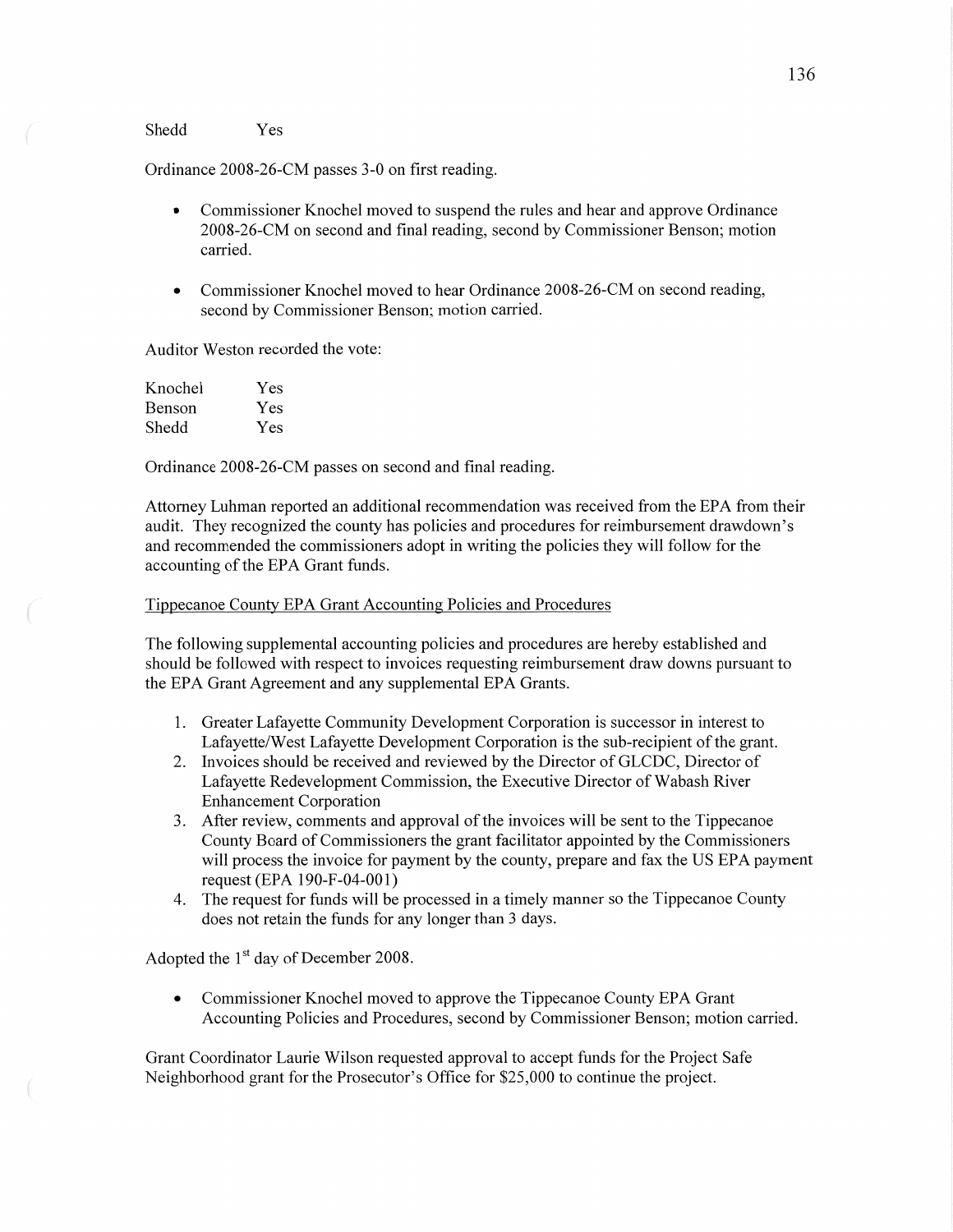**0** Commissioner Knochel moved to accept the Project Safe Neighborhood grant, second by Commissioner Benson; motion carried.

Ms. Wilson also recommended approval to accept the 2007 Homeland Security Grant for \$149,420. The grant will provide equipment for the Drug **Task** Force.

**0** Commissioner Knochel moved to accept funds for the 2007 Homeland Security Grant, second by Commissioner Benson; motion carried.

Approval was recommended to accept funds for the Homeland Security Grant Citizen Corp Program for training materials and refill fire extinguishers.

**0** Commissioner Knochel moved to accept funds for the Homeland Security Grant Citizen Corp Program, second by Commissioner Benson; motion carried.

Ms. Wilson presented a master consulting services agreement with Patriot Services for approval. The agreement will provide a consultant to facilitate a district-wide state exercise for TEMA..

**0** Commissioner Knochel moved to approve the master consulting services agreement, second by Commissioner Benson; motion carried.

Ms. Wilson reported Superior Court HI received a \$3 **0,000** grant from Indiana Judicial Center for the CHINS program for a continuation of program from 2003/2004 grant cycle. Approval is recommended to accept the contract.

**0** Commissioner Knochel moved to grant approval to enter into a contract for the CHINS program, second by Commissioner Benson; motion carried.

#### *HUJIIAN RESOURCES* **—** *Shirley Mennen*

 $\left(\begin{array}{c} \mathbf{1} \end{array}\right)$ 

Human Resource Administrator Shirley Mennen recommended approval of the contract with RE Sutton for 2009 and 2010. The contract covers routine meetings with insurance committee, analysis of benefit plans and funding arrangements, collection and analysis of current data, preparation of bid specs when required, analysis of proposals, coordination and implementation of new plans when required, quarterly news letters, complimentary educational seminars, and ongoing assistance as needed. In 2009, the service is \$950 per month and in 2010, the service will be \$1,050 per month.

Commissioner Knochel stated , "this contract is some of best money spent due to the cost of medical insurance, company saved the county several thousand dollars and the increase we were facing was astronomical. Through Shirley Mennen's hard work with RE Sutton the insurance was paired down to a palatable amount that could be passed to employees comfortably."

## *CARY HOME* FOR *CHILDREN* **—** *Rebecca Humphrey*

Director Rebecca Humphrey requested approval of Cary Home per diem rates for 2009. She reported the state allows a 3% increase each year to cover an increase in expenditures. The new rates are \$185 for regular supervision and \$211 for intensive supervision.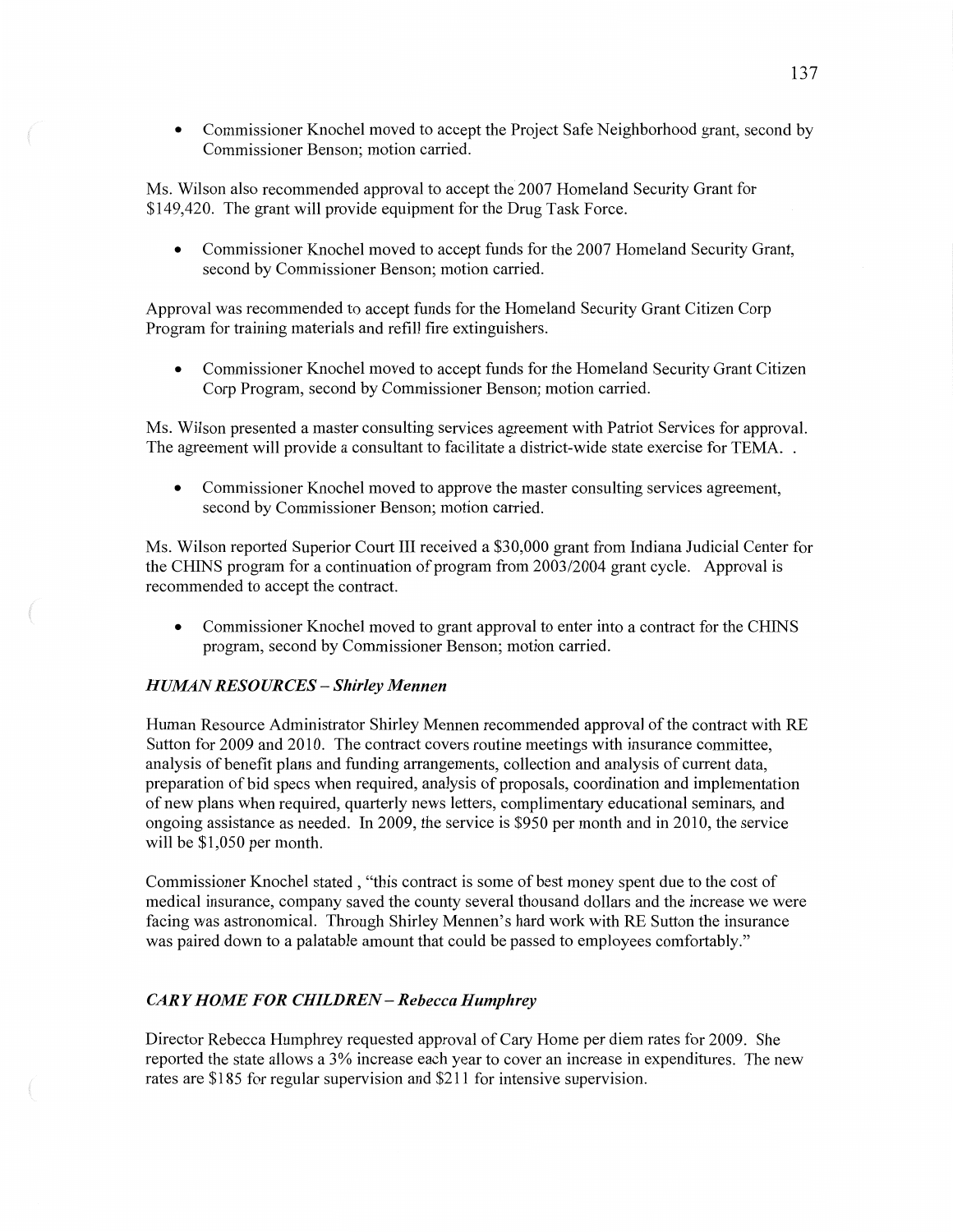**0** Commissioner Knochel moved to approve Resolution 2008—47-CM; Approving Cary Home Per Diem and Application Rates, second by Commissioner Benson; motion carried.

Director Humphrey requested permission to accept a contract with the state for a change in services. The contract will cover services with Department of Child Services for all services across county government starting January 2009 through mid 2011. She added there is an option to amend the contract through 2011.

**0** Commissioner Knochel moved to approve the agreement with DCS and the Board of Commissioners, second by Commissioner Benson; motion carried.

## *CLAIMS ADMINISTRA TION AGREEMENT*

Attorney Luhman gave details regarding an agreement with Midwest Claims which settles claims for the county filed for law enforcement liability and wrongful acts liability claims. The agreement allows Midwest claims to settle on claims less than \$10,000. The agreement will automatically renew and has the option of cancellation within 90 days notice.

**0** Commissioner Knochel moved to approve the Claims Administration Agreement with Midwest Claims, second by Commissioner Benson; motion carried.

### *UNFINISHED/NE W B USINESS*

None

#### *REPORTS* ON *FILE*

Parks Board Weights & Measures Circuit Court Treasurer

### *PUBLIC COMMENT*

Councilmember David Byers questioned whether or not the county has considered combining purchases of fuel for the Highway, Sheriff's Department, and the Parks Department.

Commissioner Benson reported the county has reviewed a bulk purchase with all departments; the amount purchased by the county departments combined did not meet the requirement for **a**  discount.

Park Department Director Allen Nail stated his department checks the gas prices regularly to determine if they can purchase at a lower price.

**0** Commissioner Knochel moved to adjourn.